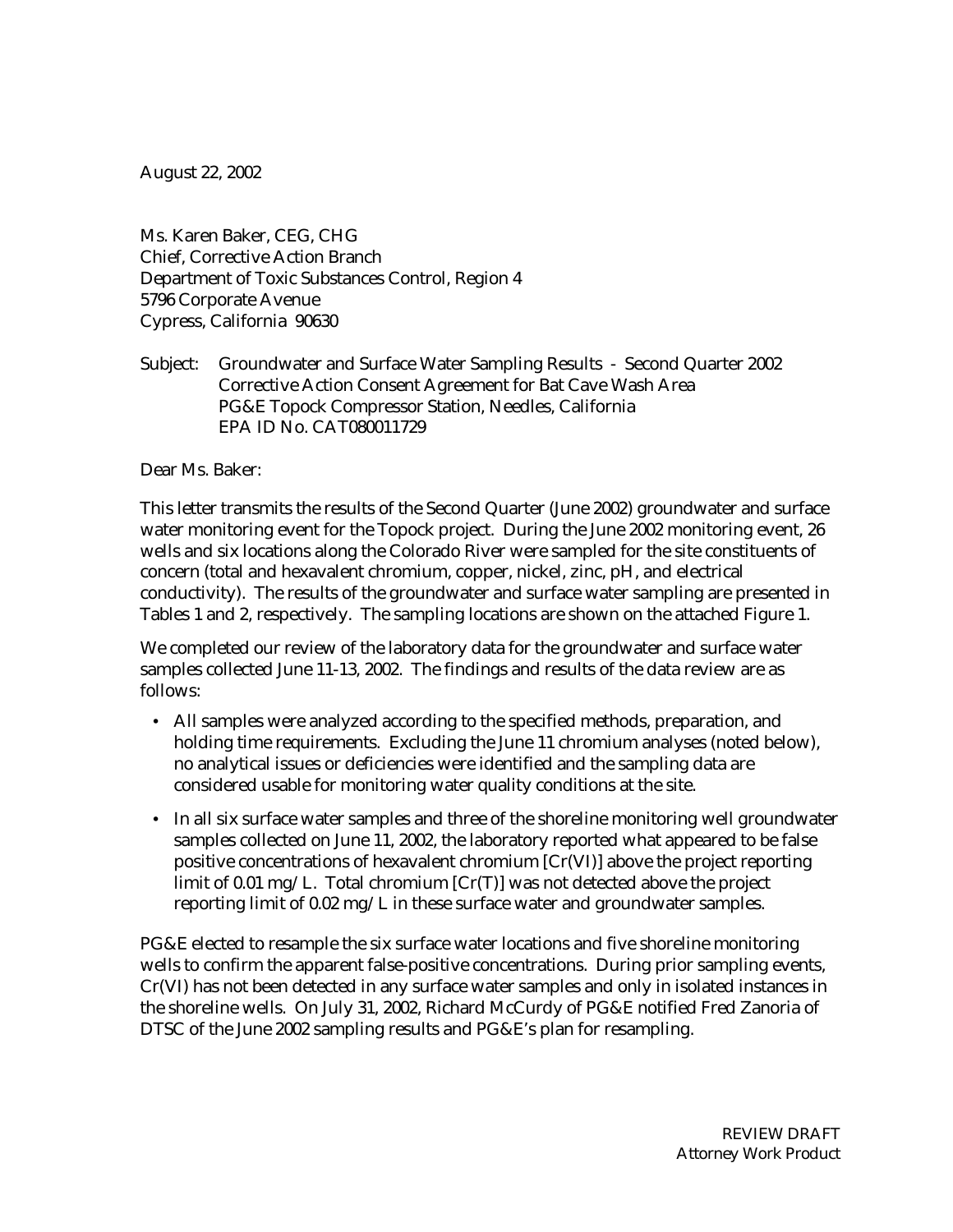Ms. Karen Baker August 22, 2002 Page 2

On August 6, 2002, resampling was conducted at the five shoreline monitoring wells (MW-22, MW-27, MW-28, MW-29, MW-30) and the six established surface water stations. In addition, samples were collected at two new upstream locations (stations NR-1 and NR-2, Figure 1). The surface water and groundwater samples were collected using identical sampling procedures as the June event and submitted to Truesdail Laboratories for Cr(T) and Cr(VI) analyses. Split samples were also collected at all of the wells and locations sampled and submitted to a second analytical laboratory (Zymax Laboratories).

The results of the August 2002 resampling of the shoreline monitoring wells and surface water locations are presented in Tables 1 and 2, respectively. Cr(T) and Cr(VI) were not detected at or above the project reporting limits in any of the August samples analyzed by the two laboratories. The sampling data and laboratory results for the August resampling were reviewed and no analytical issues or deficiencies were identified.

Based on the results and data review of the June 2002 and the August resampling events, the Cr(VI) concentrations reported for the surface water and MW-22, MW-27, MW-28 groundwater samples collected June 11 are believed to be false-positive detections and not representative of surface water/groundwater conditions at the sample locations. All other sampling data from the June 2002 event are usable for monitoring water quality conditions at the site. The next quarterly monitoring event for the Topock site is scheduled for mid-September 2002.

If you have any questions regarding this report and the monitoring program, please call me at (925) 974-4081.

Sincerely,

Linda Gonsalves Project Manager

Attachments: Table 1, Table 2, Figure 1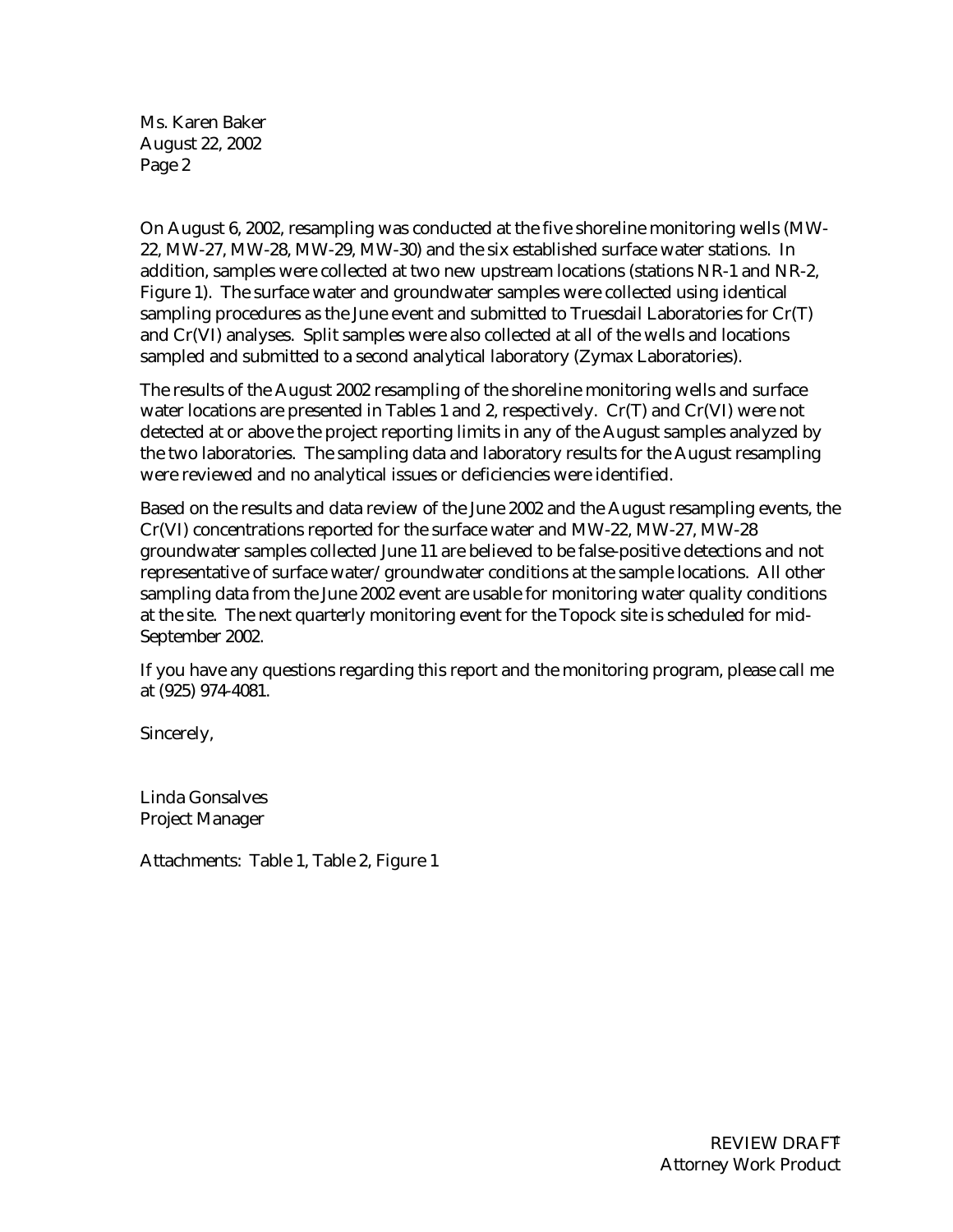Ms. Karen Baker August 22, 2002 Page 3

cc: Luke Peters

Department of Toxic Substances Control 5796 Corporate Avenue Cypress, CA 90630

Alfredo Zanoria Department of Toxic Substances Control 5796 Corporate Avenue Cypress, CA 90630

Dr. Charles Miller Human and Ecological Risk Division, Mail Stop HQ-26 Department of Toxic Substances Control 301 Capital Mall, 3rd Floor Sacramento, CA 95814

Richard Sherwood Office of Legal Counsel Department of Toxic Substances Control P.O. Box 806 Sacramento, CA 95812

Neal Krull Colorado River Basin Regional Water Quality Control Board 73-720 Fred Waring Drive, Suite 100 Palm Desert, CA 92260

Anthony Velasco U.S. Fish and Wildlife Service 2321 Royal Palm Road, Suite 103 Phoenix, AZ 85021-4951

Gregory Wolf Havasu National Wildlife Refuge U.S. Fish and Wildlife Service P.O. Box 3009 Needles, CA 92363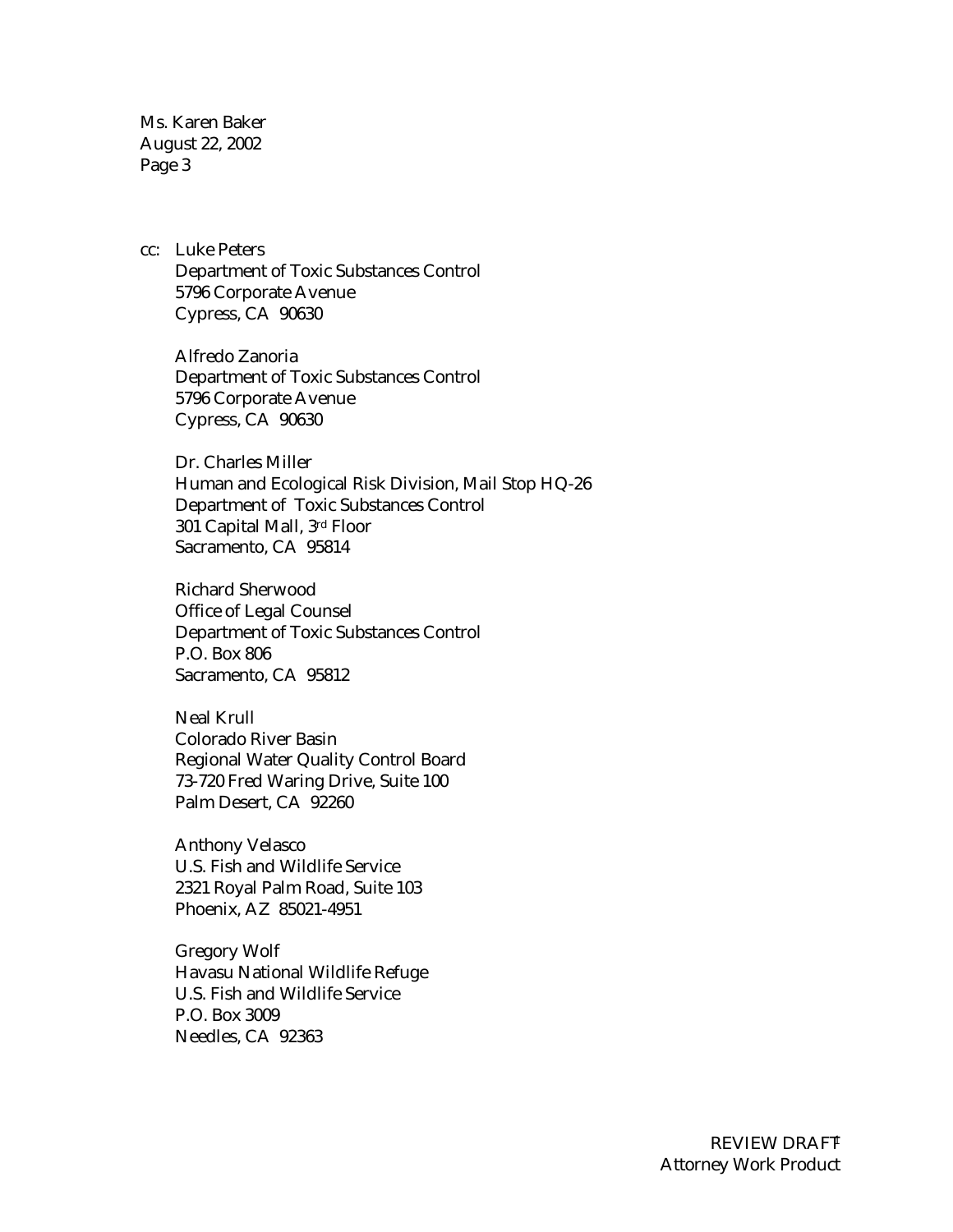Ms. Karen Baker August 22, 2002 Page 4

> Henri Kaplan U.S. Department of Interior Bureau of Reclamation P.O. Box 61470 Boulder City, NV 89006-1470

Timothy Spillane U.S. Department of the Interior Bureau of Reclamation - Yuma Area Office 7301 Calle Agua Salada Yuma, AZ 85366

Paul Meyer U.S. Department of Interior Bureau of Land Management Denver Federal Center, Bldg. 50 P.O. Box 25047 (D-5100) Denver, CO 80225-0007

Byard Kershaw U.S. Department of Interior Bureau of Land Management 222 N. Central Avenue Phoenix, AZ 85014

Donald Ellsworth U.S. Department of the Interior Lake Havasu Field Office 2610 Sweetwater Ave. Lake Havasu City, AZ 86406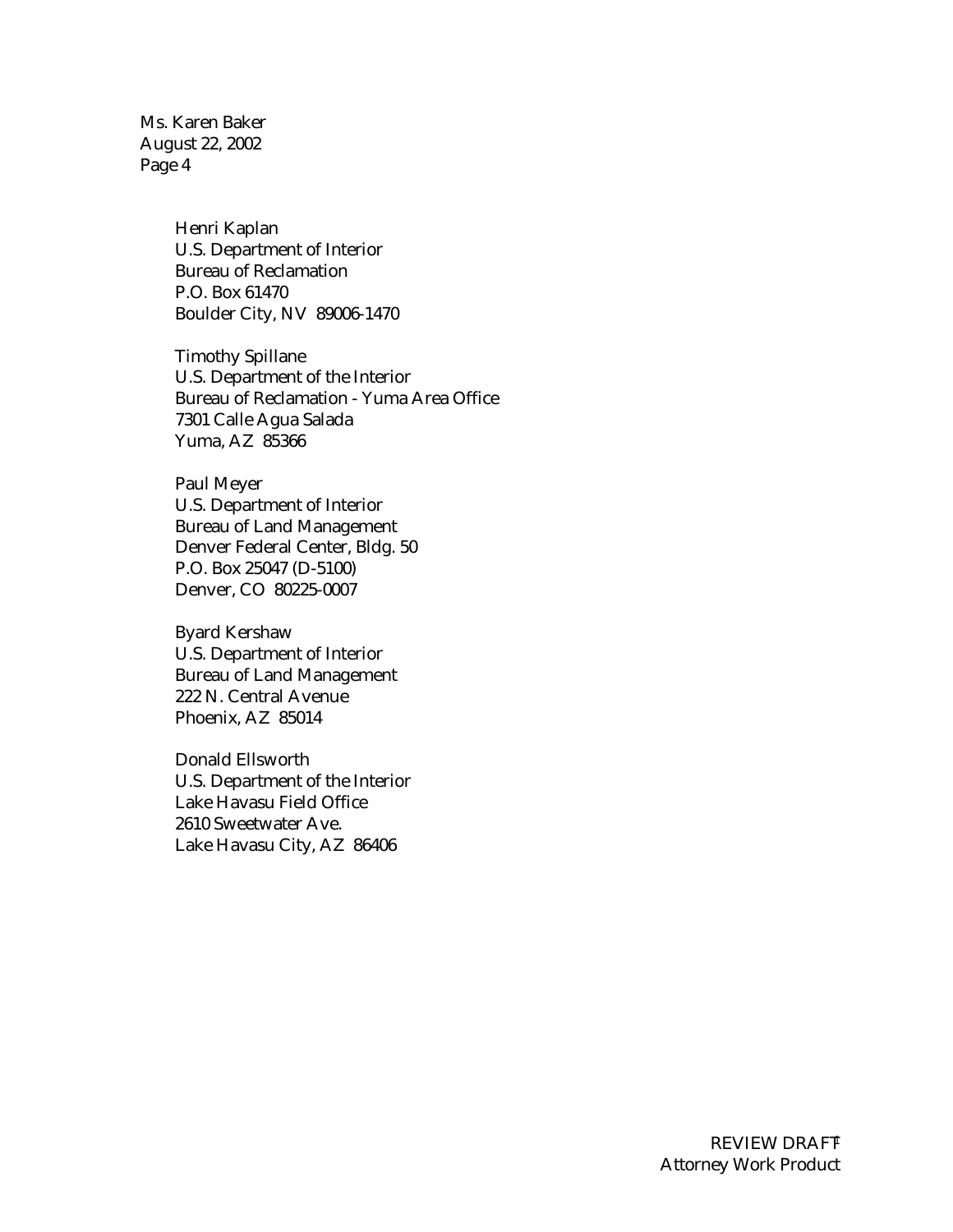Surface water sample

Inactive injection well

W ater supply well

Former industrial water supply well

Gas transmission line

L e g e n d

| <b>Station ID</b>     | Monitored<br>Zone    | Well Depth<br>(feet bgs) | Sampling<br>Frequency |  |  |  |  |
|-----------------------|----------------------|--------------------------|-----------------------|--|--|--|--|
| MW-9                  | Upper UA             | 87                       | Q                     |  |  |  |  |
| MW-10                 | Upper UA             | 94                       | Q                     |  |  |  |  |
| MW-11                 | Upper UA             | 83                       | Q                     |  |  |  |  |
| MW-12                 | Upper UA             | 48                       | Q                     |  |  |  |  |
| MW-13                 | Upper UA             | 49                       | Q                     |  |  |  |  |
| MW-14                 | Upper UA             | 131                      | Q                     |  |  |  |  |
| MW-15                 | Upper UA             | 201                      | Q                     |  |  |  |  |
| MW-16                 | Upper UA             | 218                      | Q                     |  |  |  |  |
| MW-17                 | Upper UA             | 150                      | Annual (Q3)           |  |  |  |  |
| <b>MW-18</b>          | Upper UA             | 105                      | Q                     |  |  |  |  |
| MW-19                 | Upper UA             | 66                       | Q                     |  |  |  |  |
| MW-20-70              | Upper UA             | 70                       | Q                     |  |  |  |  |
| MW-20-100             | Middle UA            | 99                       | Q                     |  |  |  |  |
| MW-20-130             | Lower UA             | 131                      | Q                     |  |  |  |  |
| MW-21                 | <b>Upper UA</b>      | 60                       | Q                     |  |  |  |  |
| <b>MW-22</b>          | Riverbank            | 11                       | Q                     |  |  |  |  |
| MW-23                 | Fanglomerate         | 80                       | Q                     |  |  |  |  |
| <b>MW-24A</b>         | Upper UA             | 124                      | Q                     |  |  |  |  |
| <b>MW-24B</b>         | Lower UA             | 214                      | Q                     |  |  |  |  |
| MW-24BR               | Bedrock              | 438                      | Q                     |  |  |  |  |
| <b>MW-25</b>          | Upper UA             | 104                      | Q                     |  |  |  |  |
| MW-26                 | Upper UA             | 71                       | Q                     |  |  |  |  |
| MW-27                 | Dredge / shoreline   | 17                       | Q                     |  |  |  |  |
| <b>MW-28</b>          | Dredge / shoreline   | 23                       | Q                     |  |  |  |  |
| MW-29                 | Dredge / shoreline   | 39                       | Q                     |  |  |  |  |
| MW-30                 | Dredge / dunes       | 32                       | Q                     |  |  |  |  |
| MW-31                 | Upper UA             | 62                       | Q                     |  |  |  |  |
| PGE-6                 | UA                   | 163                      | every 2 years (Q4)    |  |  |  |  |
| PGE-7                 | Fangl / Bedrock      | 338                      | every 2 years (Q4)    |  |  |  |  |
| PGE-8                 | Bedrock              | 575                      | every 2 years (Q4)    |  |  |  |  |
| Park Moabi            | UA                   | ---                      | Annual (Q1)           |  |  |  |  |
| <b>River Stations</b> |                      |                          |                       |  |  |  |  |
| A-Dock                | slough               |                          | water level only      |  |  |  |  |
| CON                   | upstream             |                          | Q                     |  |  |  |  |
| Vernal Pool / RRB     | <b>Bat Cave Wash</b> |                          | Q                     |  |  |  |  |
| $R-28$                | dune area            |                          | Q                     |  |  |  |  |
| $R-27$                | dune area            |                          | Q                     |  |  |  |  |
| $R-22$                | dune area            |                          | Q                     |  |  |  |  |
| $-3$                  | downstream           |                          | Q                     |  |  |  |  |

Abbreviations UA = Unconsolidated Alluvial aquifer Q = Quarterly monitoring

## **Figure 1 Groundwater and Surface Water Monitoring Program**



170963.TG.03 • GW and Surface Water Monitoring• 8/19/02•ccc

Bat Cave Wash Project PG&E Topock Compressor Station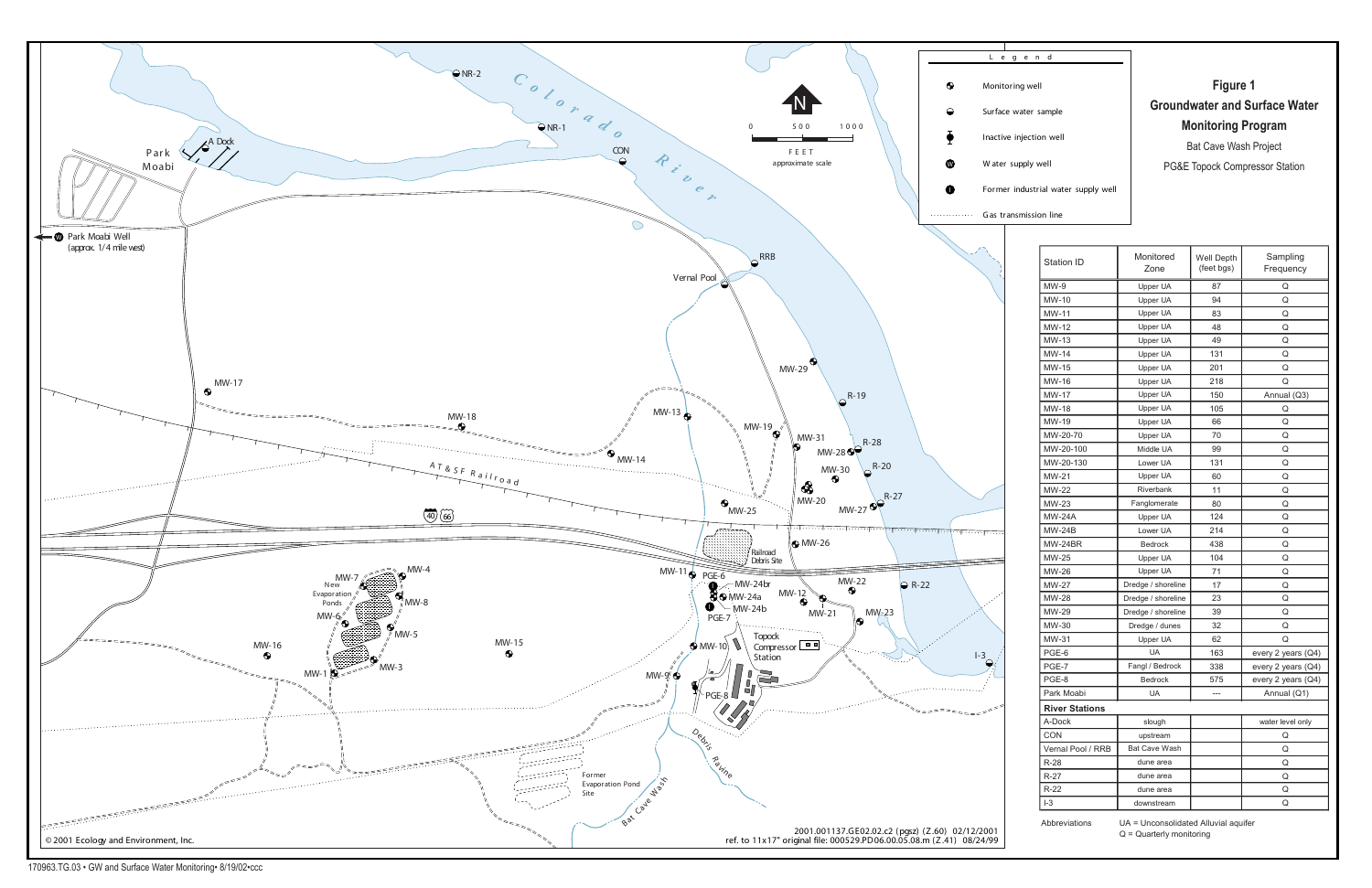## **Table 1Results of June 2002 Groundwater Sampling and August 2002 Resampling Topock Compressor Station**

| <b>Well Number</b> | Sample Date Remarks |                        | Hexavalent<br>Chromium | Total<br>Chromium | Copper                   | Nickel                   | Zinc       | Electrical<br>Conductivity | pH                       |
|--------------------|---------------------|------------------------|------------------------|-------------------|--------------------------|--------------------------|------------|----------------------------|--------------------------|
|                    |                     |                        | mg/L                   | mg/L              | mg/L                     | mg/L                     | mg/L       | mS/cm                      |                          |
| <b>MW-9</b>        | 12-Jun-02           |                        | 0.347                  | 0.345             | ND < 0.01                | 0.0076                   | 0.0626     | 3,100                      | 7.1                      |
| <b>MW-10</b>       | 12-Jun-02           |                        | 2.00                   | 1.75              | ND < 0.01                | ND <0.005                | 0.0408     | 3,360                      | 7.4                      |
| <b>MW-11</b>       | 12-Jun-02           |                        | 0.459                  | 0.371             | ND < 0.01                | 0.0062                   | 0.0322     | 2,450                      | 7.4                      |
| <b>MW-12</b>       | 13-Jun-02           |                        | 0.94                   | 1.01              | ND < 0.01                | ND <0.005                | 0.0326     | 3,850                      | 8.4                      |
|                    | 13-Jun-02           | duplicate sample       | 1.05                   | 1.24              | ND < 0.01                | ND < 0.005               | 0.0330     | 3,880                      | 8.4                      |
| <b>MW-13</b>       | 12-Jun-02           |                        | 0.017                  | ND < 0.02         | ND < 0.01                | 0.0056                   | 0.0355     | 2,120                      | 7.5                      |
| <b>MW-14</b>       | 12-Jun-02           |                        | 0.0279                 | 0.0292            | ND < 0.01                | 0.0165                   | 0.143      | 1,579                      | 7.6                      |
| <b>MW-15</b>       |                     | not sampled (note 3)   |                        |                   |                          |                          |            |                            |                          |
| <b>MW-16</b>       | 12-Jun-02           |                        | 0.0137                 | ND < 0.02         | ND < 0.01                | 0.0103                   | 0.056      | 1,124                      | 7.8                      |
| <b>MW-18</b>       | 12-Jun-02           |                        | 0.0301                 | 0.0257            | ND < 0.01                | ND <0.005                | 0.0444     | 1,448                      | 7.5                      |
| <b>MW-19</b>       | 12-Jun-02           |                        | 0.837                  | 0.734             | ND < 0.01                | ND < 0.005               | $0.0306$ J | 2,400                      | 7.5                      |
|                    | 12-Jun-02           | duplicate sample       | 0.826                  | 0.829             | ND < 0.01                | 0.0062                   | $0.106$ J  | 2,430                      | 7.6                      |
| <b>MW-20-70</b>    | 13-Jun-02           |                        | 12.2                   | 11.7              | ND < 0.01                | 0.0069                   | 0.0251     | 3,810                      | 7.7                      |
| MW-20-100          | 13-Jun-02           |                        | 2.92                   | 2.94              | ND < 0.01                | 0.0054                   | 0.0419     | 5,790                      | 7.8                      |
| MW-20-130          | 13-Jun-02           |                        | 6.74                   | 7.37              | ND < 0.01                | 0.0127                   | $0.0309$ J | 1,640                      | 7.8                      |
|                    | 13-Jun-02           | duplicate sample       | 6.77                   | 7.15              | ND < 0.01                | 0.0106                   | $0.0496$ J | 1,634                      | 7.8                      |
| <b>MW-21</b>       | 13-Jun-02           |                        | 0.013                  | ND < 0.02         | ND < 0.01                | 0.0142                   | 0.0889     | 13,160                     | 7.2                      |
| <b>MW-22</b>       | 11-Jun-02           |                        | 0.0487                 | ND < 0.02         | ND < 0.01                | 0.027                    | 0.036      | 23,300                     | 7.0                      |
|                    | 06-Aug-02           | resample - TLI         | ND < 0.01              | ND < 0.02         |                          | --                       |            |                            |                          |
|                    | 06-Aug-02           | resample split - Zymax | ND < 0.01              | ND < 0.02         | $\overline{\phantom{a}}$ | $\overline{\phantom{a}}$ | --         | $\overline{\phantom{a}}$   | $\overline{\phantom{a}}$ |
| <b>MW-23</b>       | 13-Jun-02           |                        | ND < 0.01              | ND < 0.02         | 0.0475                   | 0.0189                   | 0.255      | 17,180                     | 6.8                      |
| <b>MW-24A</b>      | 13-Jun-02           |                        | 2.87                   | 3.02              | ND < 0.01                | ND < 0.005               | 0.0411     | 3,650                      | 7.9                      |
| <b>MW-24B</b>      | 13-Jun-02           |                        | 4.83                   | 5.12              | ND < 0.01                | 0.0071                   | 0.0395     | 12,490                     | 8.1                      |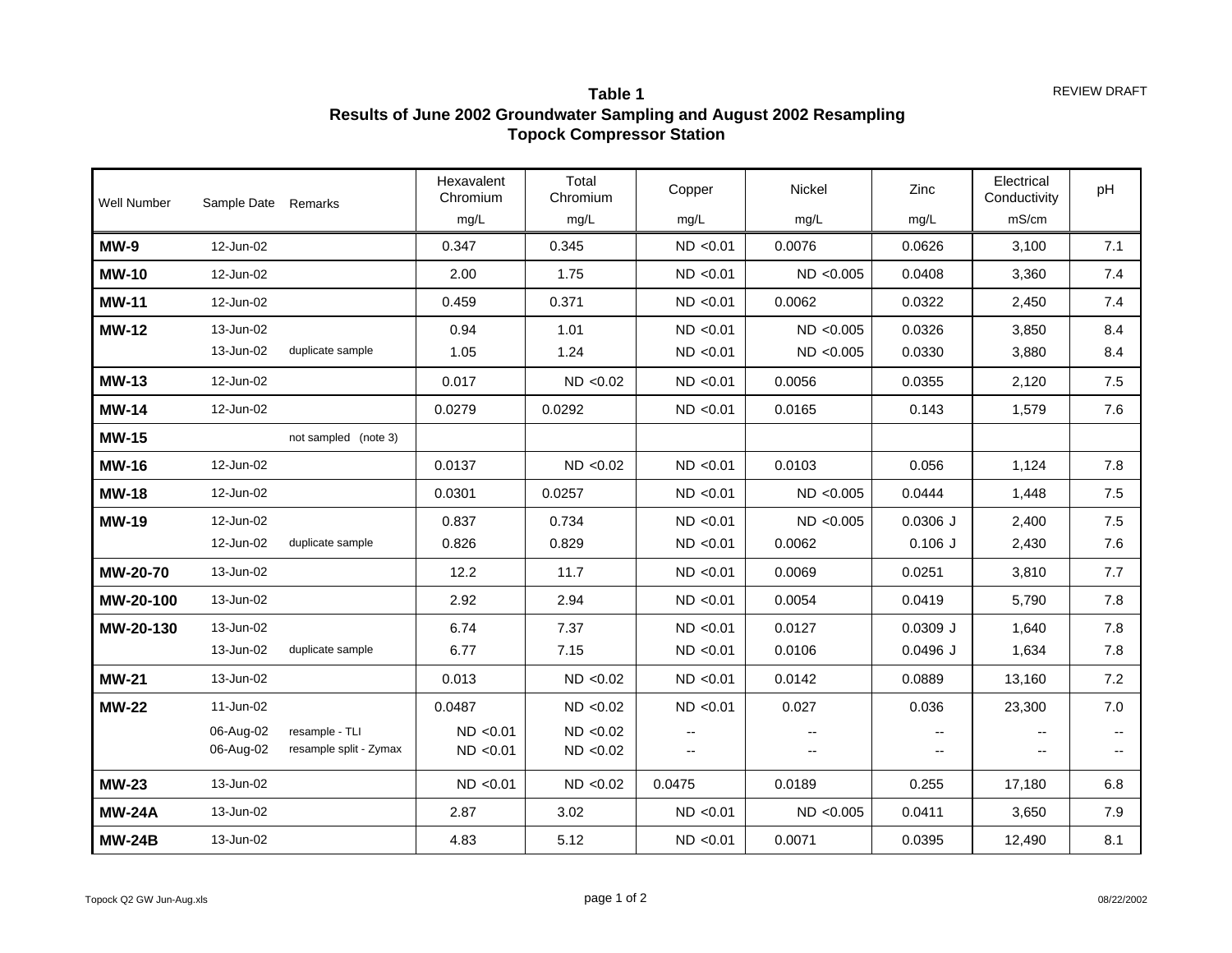## **Table 1Results of June 2002 Groundwater Sampling and August 2002 Resampling Topock Compressor Station**

| <b>Well Number</b> | Sample Date | Remarks                | Hexavalent<br>Chromium | Total<br>Chromium | Copper                   | <b>Nickel</b>            | Zinc                     | Electrical<br>Conductivity | pH  |
|--------------------|-------------|------------------------|------------------------|-------------------|--------------------------|--------------------------|--------------------------|----------------------------|-----|
|                    |             |                        | mg/L                   | mg/L              | mg/L                     | mg/L                     | mg/L                     | mS/cm                      |     |
| <b>MW-24BR</b>     | 13-Jun-02   |                        | ND < 0.01              | ND < 0.02         | ND < 0.01                | ND < 0.005               | 0.0528                   | 13,830                     | 8.3 |
| <b>MW-25</b>       | 12-Jun-02   |                        | 2.87                   | 3.05              | ND < 0.01                | 0.0068                   | 0.0639                   | 1,889                      | 7.5 |
| <b>MW-26</b>       | 13-Jun-02   |                        | 3.62                   | 3.68              | ND < 0.01                | 0.0055                   | 0.0352                   | 3,540                      | 7.6 |
| <b>MW-27</b>       | 11-Jun-02   |                        | 0.0214                 | ND < 0.02         | ND < 0.01                | 0.0067                   | 0.0405                   | 1,020                      | 7.7 |
|                    | 06-Aug-02   | resample - TLI         | ND < 0.01              | ND < 0.02         | $\overline{\phantom{a}}$ | $- -$                    | $\overline{\phantom{a}}$ | $\overline{\phantom{a}}$   |     |
|                    | 06-Aug-02   | resample split - Zymax | ND < 0.01              | ND < 0.02         | $\qquad \qquad -$        | --                       | $\overline{\phantom{m}}$ | $\overline{\phantom{a}}$   |     |
| <b>MW-28</b>       | 11-Jun-02   |                        | 0.0159                 | ND < 0.02         | ND < 0.01                | 0.0075                   | 0.057                    | 1,380                      | 7.6 |
|                    | 06-Aug-02   | resample - TLI         | ND < 0.01              | ND < 0.02         | $\overline{\phantom{a}}$ | $\overline{\phantom{a}}$ | $- -$                    | $\overline{\phantom{a}}$   |     |
|                    | 06-Aug-02   | resample split - Zymax | ND < 0.01              | ND < 0.02         | $\qquad \qquad -$        | --                       | $\overline{\phantom{a}}$ | $\overline{\phantom{m}}$   |     |
| <b>MW-29</b>       | 12-Jun-02   |                        | ND < 0.01              | ND < 0.02         | ND < 0.01                | 0.0079                   | 0.0664                   | 5,740                      | 7.2 |
|                    | 06-Aug-02   | resample - TLI         | ND < 0.01              | ND < 0.02         | $\overline{\phantom{a}}$ | --                       | $\overline{\phantom{a}}$ | $\overline{\phantom{a}}$   |     |
|                    | 06-Aug-02   | resample split - Zymax | ND < 0.01              | ND < 0.02         | --                       | --                       | $\overline{\phantom{a}}$ | $\overline{\phantom{a}}$   |     |
| <b>MW-30</b>       | 11-Jun-02   |                        | ND < 0.01              | ND < 0.02         | ND < 0.01                | 0.0437                   | 0.0561                   | 41,300                     | 7.0 |
|                    | 06-Aug-02   | resample - TLI         | ND < 0.01              | ND < 0.02         | $\overline{\phantom{a}}$ | --                       | $\overline{\phantom{m}}$ | $\overline{\phantom{a}}$   |     |
|                    | 06-Aug-02   | resample split - Zymax | ND < 0.01              | ND < 0.02         | $\qquad \qquad -$        | --                       | $\overline{\phantom{m}}$ | $\overline{\phantom{a}}$   |     |
| <b>MW-31</b>       | 13-Jun-02   |                        | 3.73                   | 4.00              | ND < 0.01                | 0.0064                   | 0.036                    | 3,160                      | 7.7 |

NOTES: 1. Concentrations in milligrams per liter (mg/L), ND = not detected at or above listed project reporting limit, (--) = parameter not tested, J = estimated concentration.

2. Analysis methods: hexavalent chromium (SW 7196A), total dissolved chromium, copper, nickel, zinc (SW 6020A), elect. conductivity (SW 9050), pH (SW 9040).

3. The dedicated submersible pump in Well MW-15 was not working and was not sampled during June 2002 event.

4. Wells Park Moabi and MW-17 are sampled annually (March and September, respectively). Wells PGE-6, PGE-7, PGE-8 are sampled every 2 years.

5. During August 2002 resampling, shoreline monitoring wells MW-22, MW-27, MW-28, MW-28, and MW-29 were sampled.

6. Laboratories used: June (2nd quarter) and Aug. 2002 resample by Truesdail Laboratories, Inc. (TLI); resample split-analyses by Zymax Laboratory (Zymax).